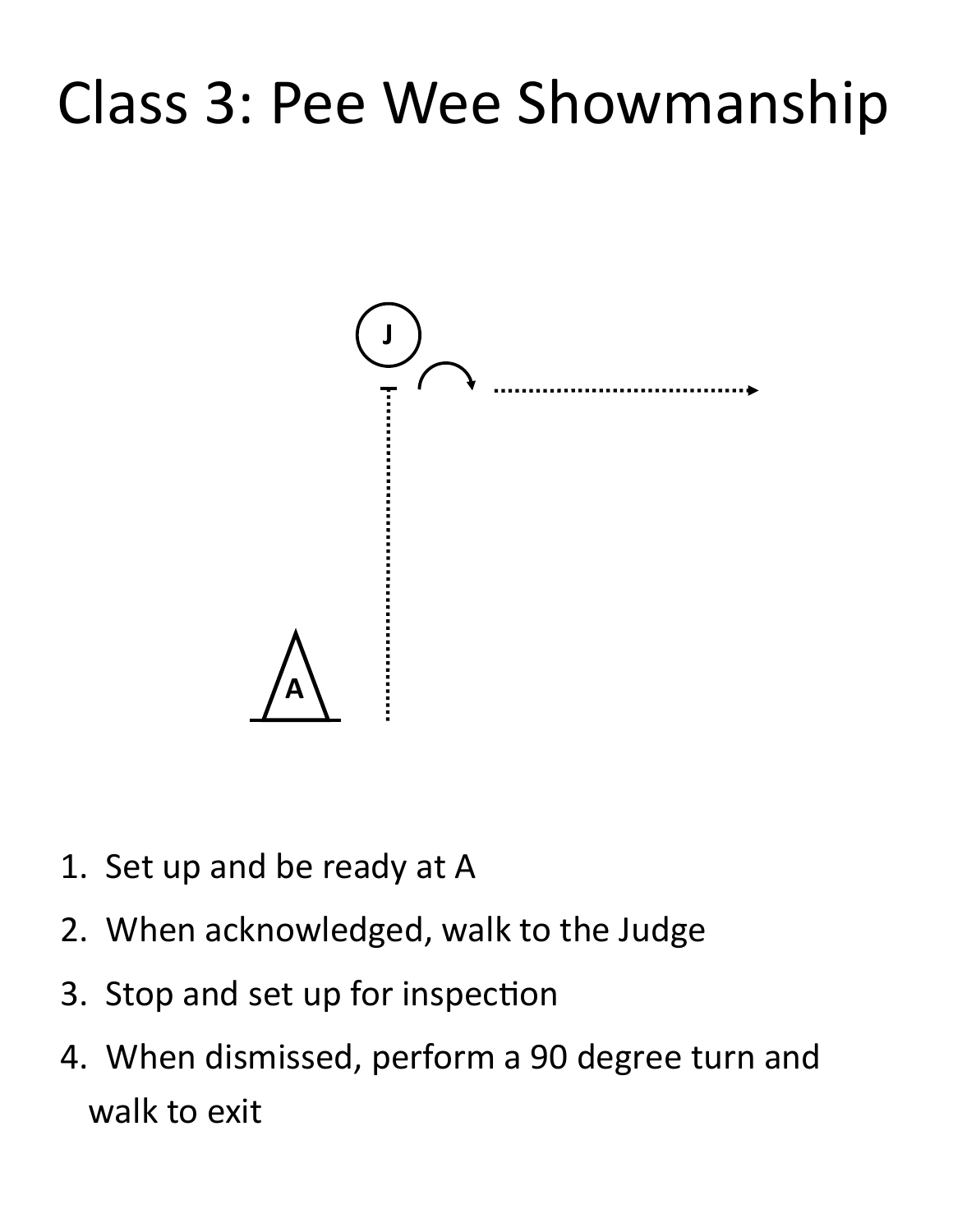### Class 4: Youth Showmanship (9-13)



- 1. Set up and be ready at A
- 2. When acknowledged, trot to the Judge
- 3. Stop and set up for inspection
- 4. When dismissed, back one horse length
- 5. Perform a 90 degree turn and walk approximately two horse lengths
- 6. Perform a 180 degree turn and trot to exit the pattern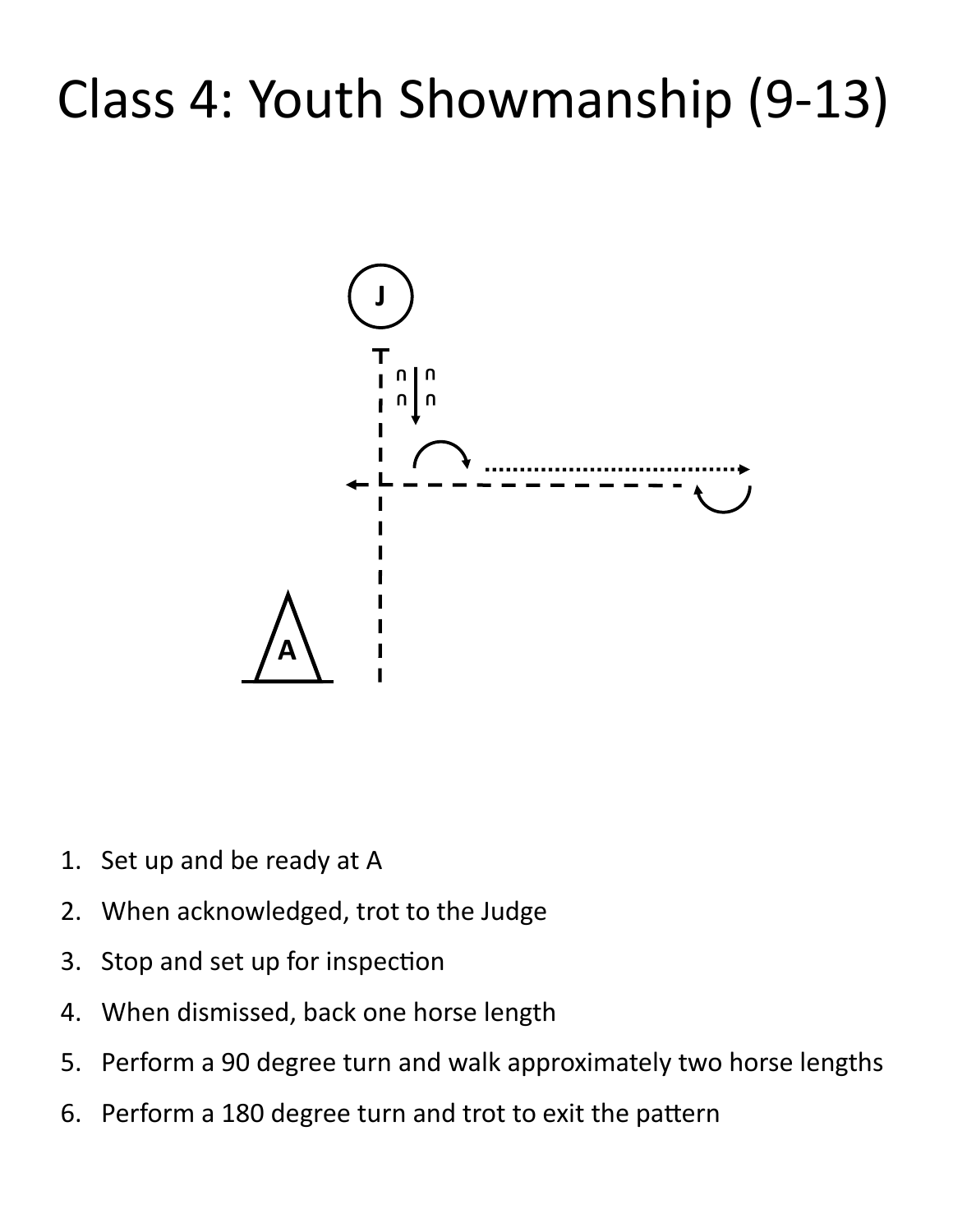### Class 5: Youth Showmanship (14-18) Class 25: Open Ranch Showmanship



- 1. Set up and be ready at A
- 2. When acknowledged, trot to the Judge
- 3. Stop and set up for inspection
- 4. When dismissed, back one horse length
- 5. Perform a 450 degree turn and walk approximately two horse lengths
- 6. Perform a 180 degree turn and trot to exit the pattern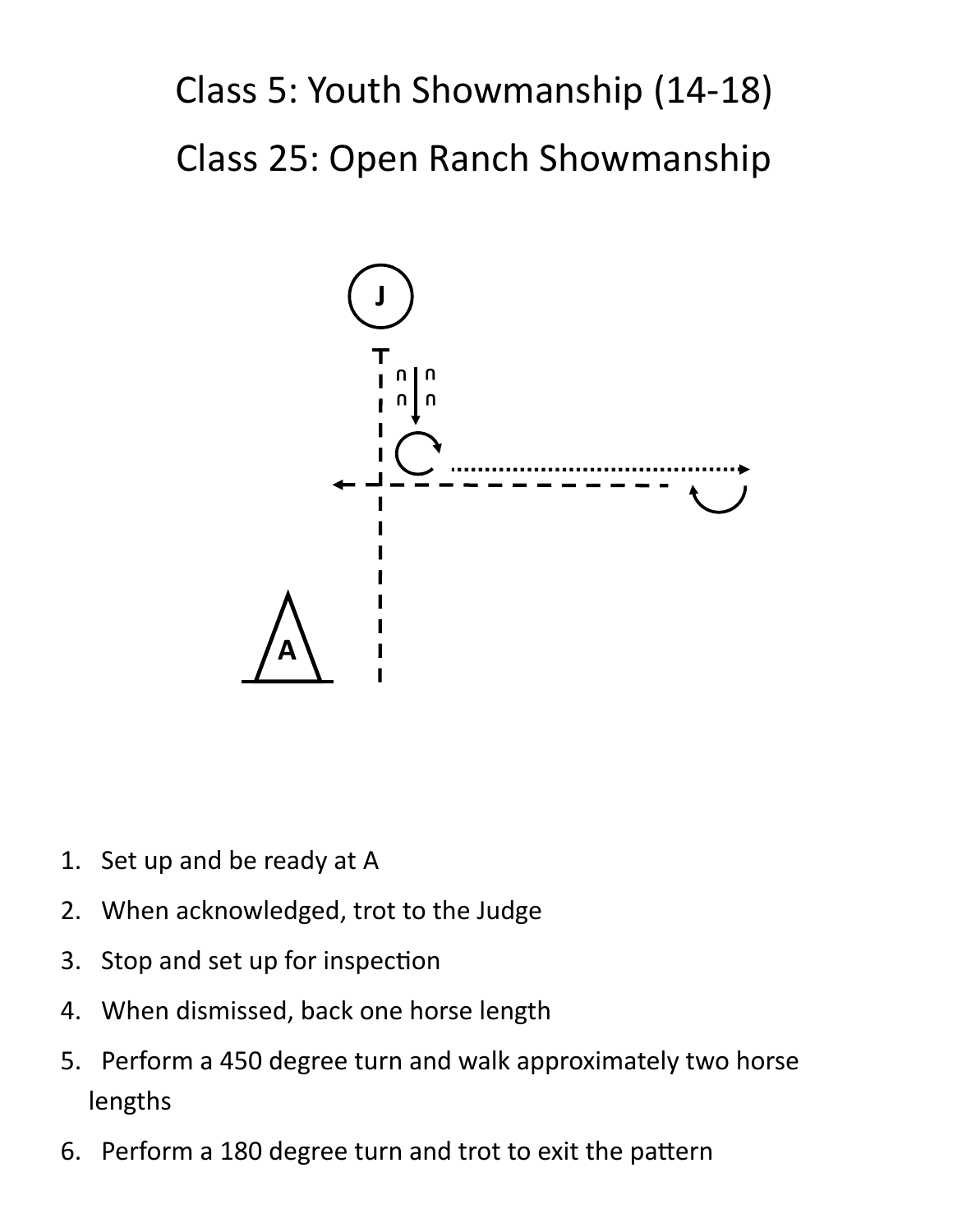## Class 6: Open Showmanship



- 1. Set up and be ready at A
- 2. When acknowledged, trot to the Judge
- 3. Stop and set up for inspection
- 4. When dismissed, back one horse length
- 5. Perform a 450 degree turn and walk approximately two horse lengths
- 6. Perform a 180 degree turn and trot past A
- 7. Complete a square corner turn at the trot, stop when even with the judge and set up
- 8. When dismissed, perform a 180 degree turn and trot to exit the pattern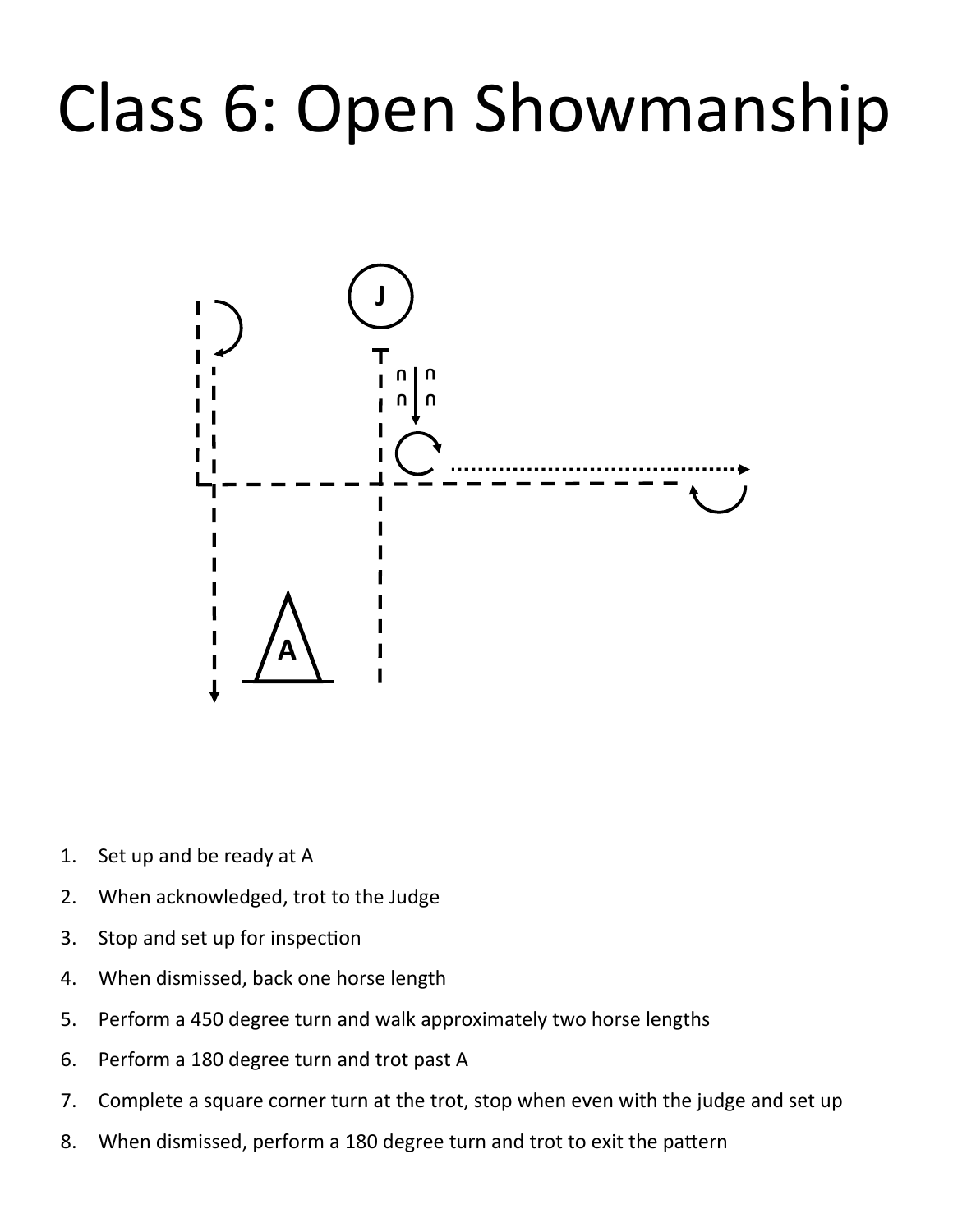## Class 7: Youth Equitation (13 & U)



- 1. Be Ready at A
- 2. When acknowledged, perform a two looped serpentine beginning with approximately two horse lengths of walk
- 3. Continue the serpentine at the posting trot, showing a correct change in diagonal when even with A
- 4. Canter left lead and halt briefly when even with A
- 5. Exit the pattern at a sitting trot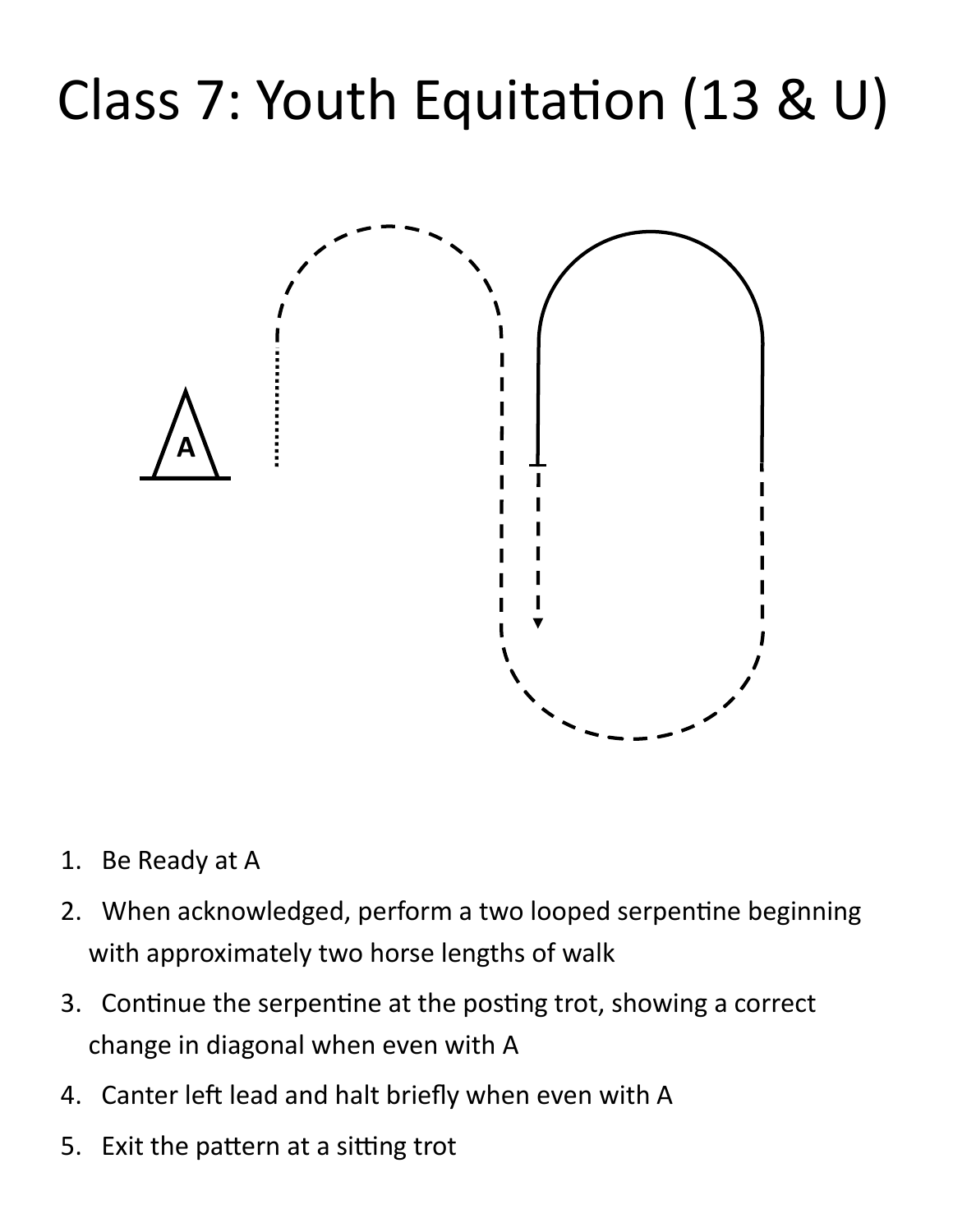## Class 8: Youth Equitation (14-18)



- 1. Be Ready at A
- 2. When acknowledged, perform a two looped serpentine beginning with approximately two horse lengths of walk
- 3. Continue the serpentine at the posting trot, showing a correct change in diagonal when even with A
- 4. At the completion of your second loop, 2-point at the trot until even with A
- 5. Counter canter right lead and halt briefly when even with A
- 6. Exit the pattern at a sitting trot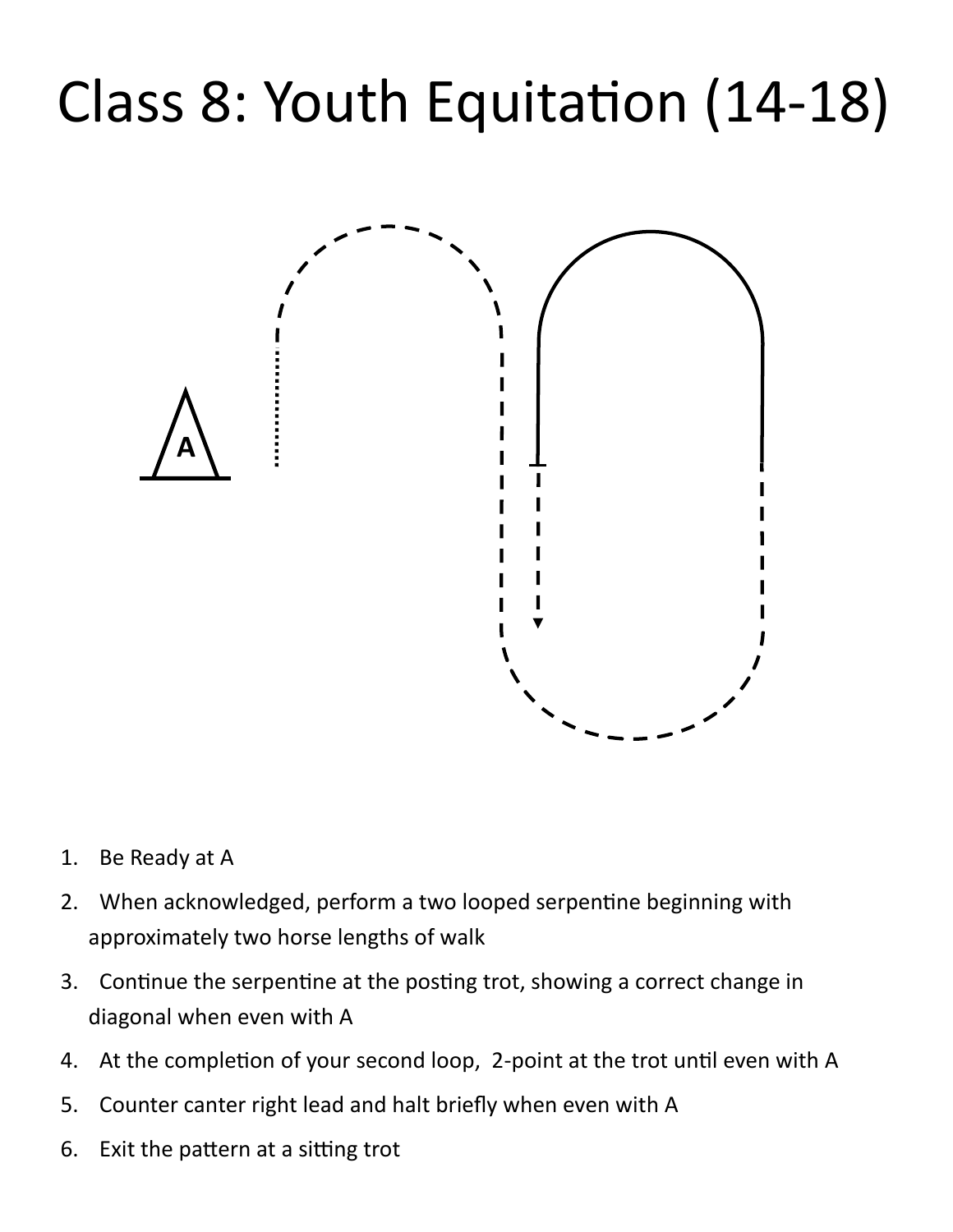# Class 9: Open Equitation



- 1. Be Ready at A
- 2. When acknowledged, perform a two looped serpentine beginning with approximately two horse lengths of walk
- 3. Continue the serpentine at the posting trot, showing a correct change in diagonal when even with A
- 4. At the completion of your second loop, 2-point at the trot until even with A
- 5. Canter left lead and halt briefly when even with A
- 6. Perform a 180 degree forehand pivot (either direction) and canter right lead
- 7. Hand gallop across the top of the arc as shown, resume the regular canter before transitioning to the trot
- 8. When even with A sitting trot to exit the pattern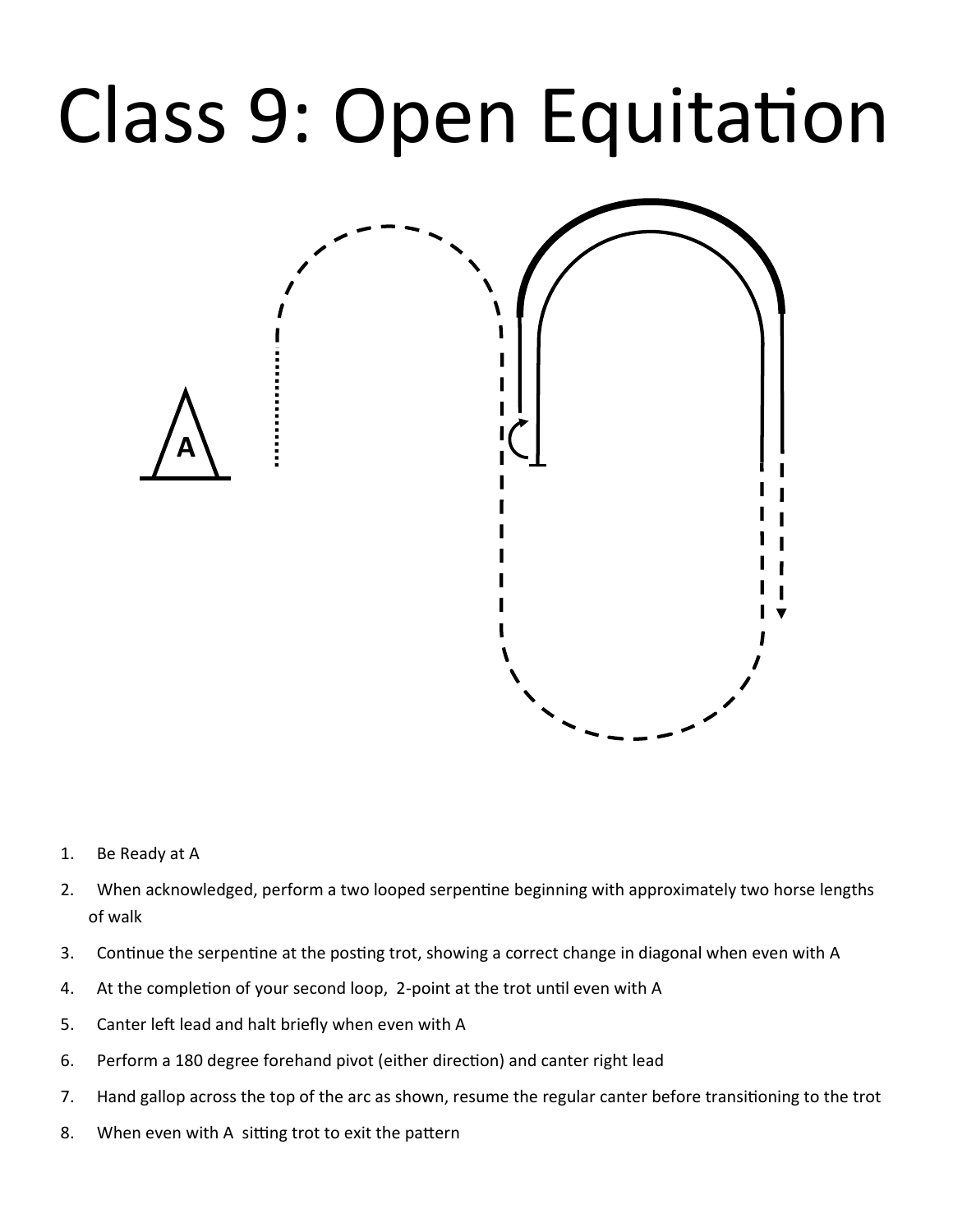

- 1. Trot serpentine around cones and over poles.
- 2. Side pass left over the poles.
- 3. Walk to gate.
- 4. Work gate with left hand.
- 5. Lope right lead over poles.
- 6. Trot to and into box.
- 7. Stop and perform a 360°turn to the left.
- 8. Exit box and walk into chute. Back the L. Walk back through the chute and over pole.
- 9. Walk over bridge and poles.

(Pattern is finished after completion of the last obstacle.)

Box: 7 ft x 7 ft Lope over poles: 7 ft apart Walk over poles: 2 ft apart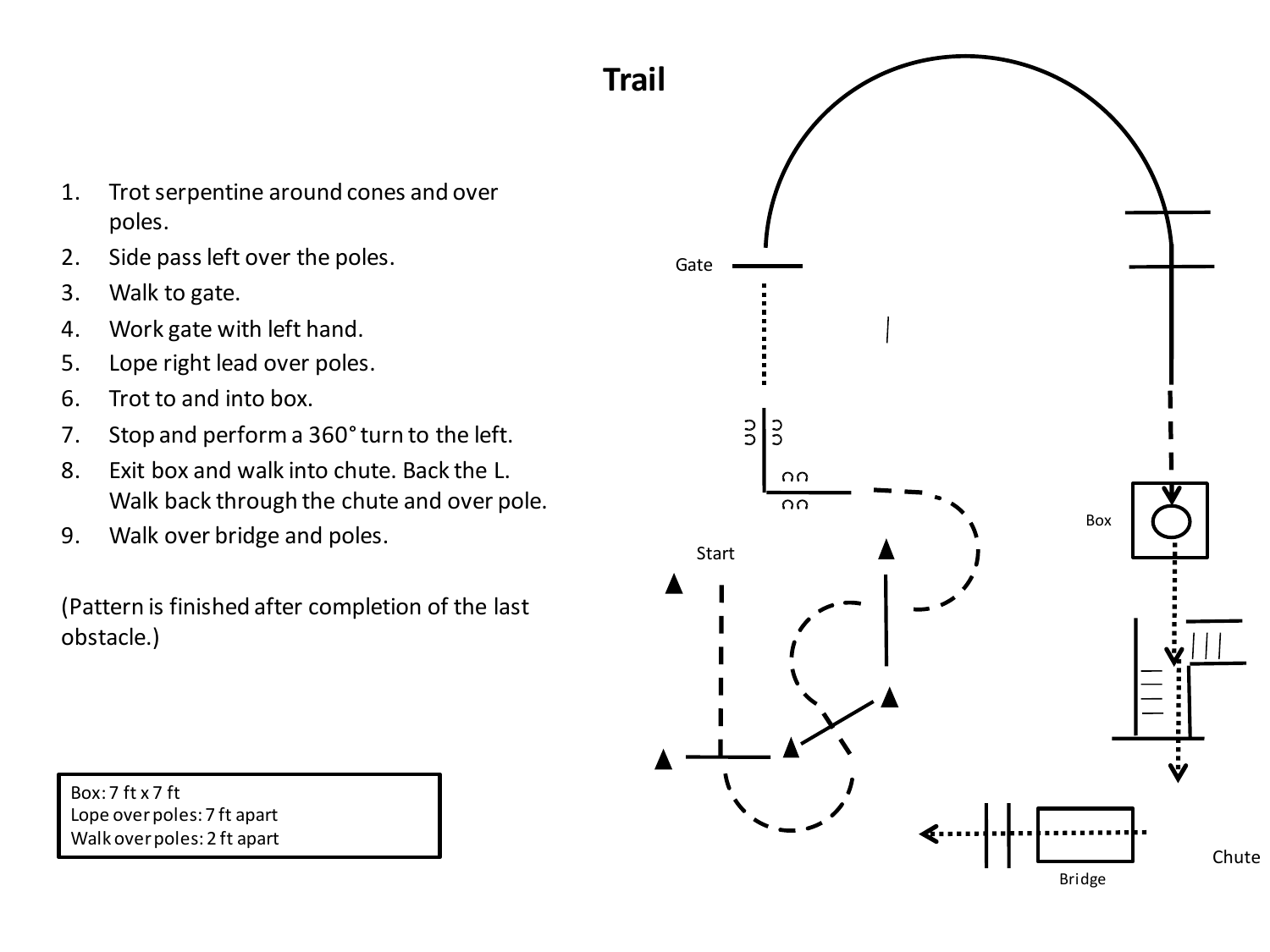

Box: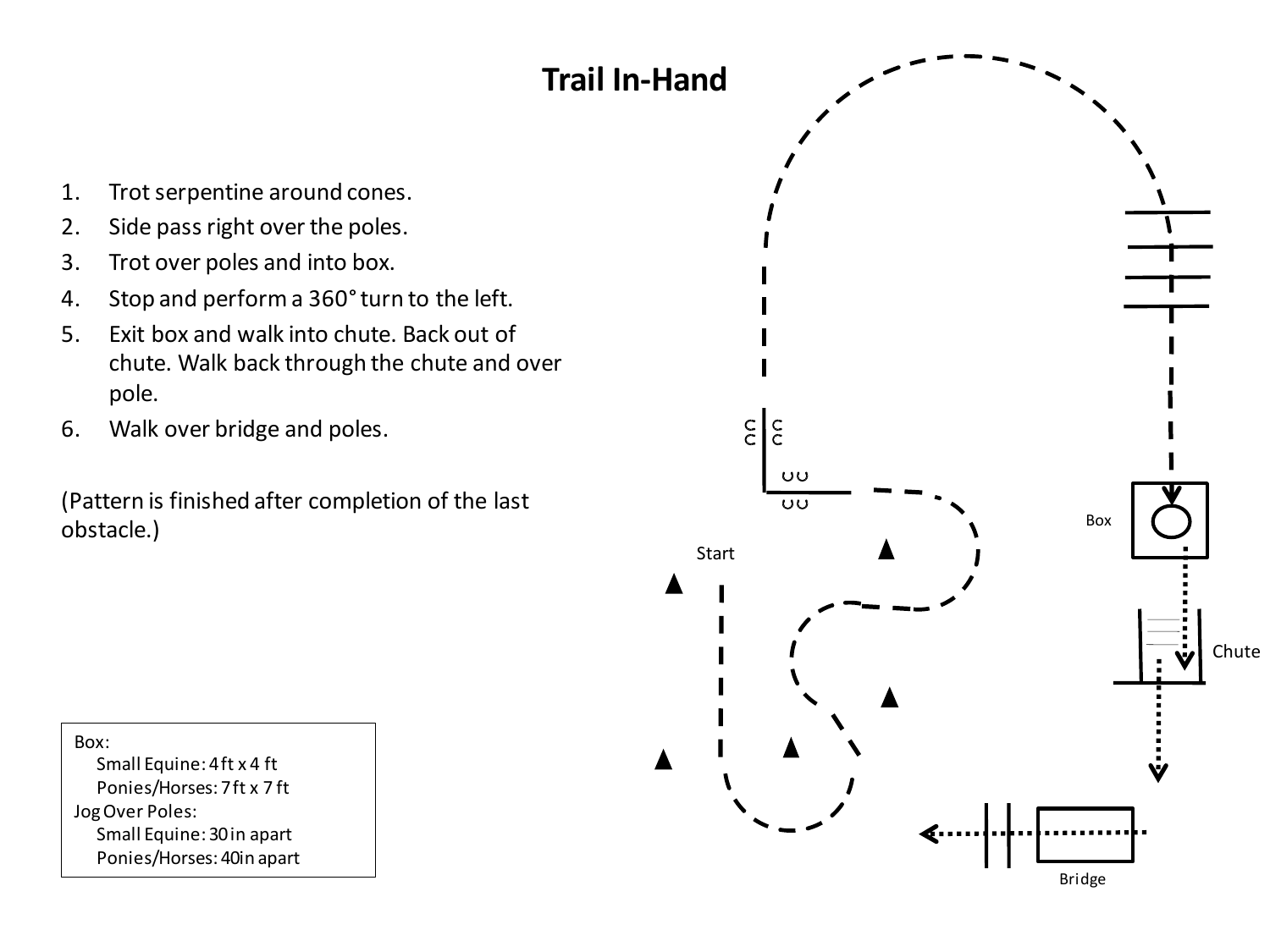### Class 19: Youth Horsemanship (13 & U)



- 1. Be Ready at A
- 2. When acknowledged, jog a square corner to the left
- 3. Lope a right lead circle
- 4. Perform a 360 degree haunches pivot (either direction)
- 5. Jog a square corner left and exit the pattern at the extended jog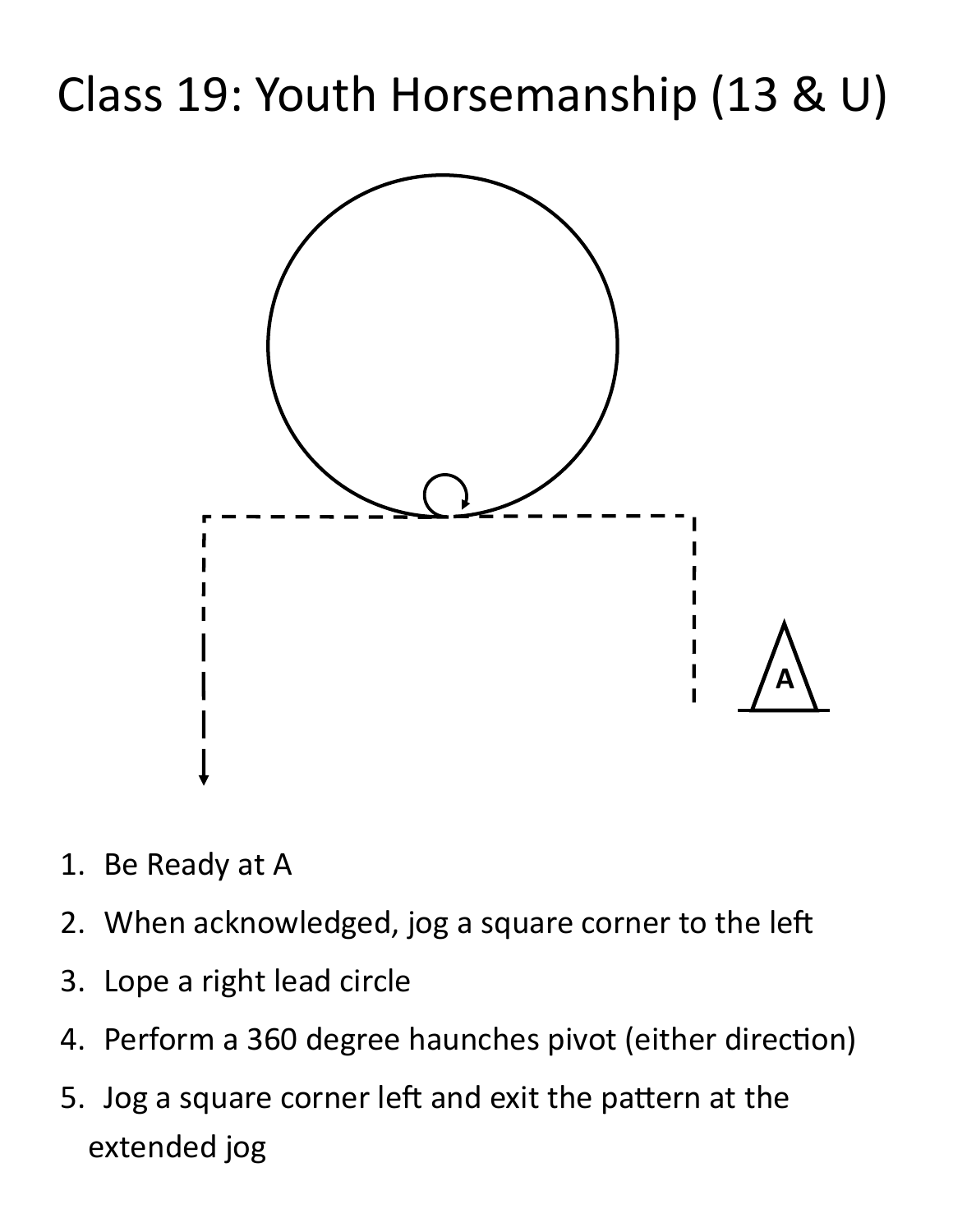### Class 20: Youth Horsemanship (14-18)



- 1. Be Ready at A
- 2. When acknowledged, back one horse length
- 3. Jog a square corner to the left
- 4. Lope a right lead circle
- 5. Perform a 180 degree haunches pivot to the right and lope left lead
- 6. Perform a 180 degree haunches pivot to the left
- 7. Extended jog a square corner left, pattern is complete when you pass A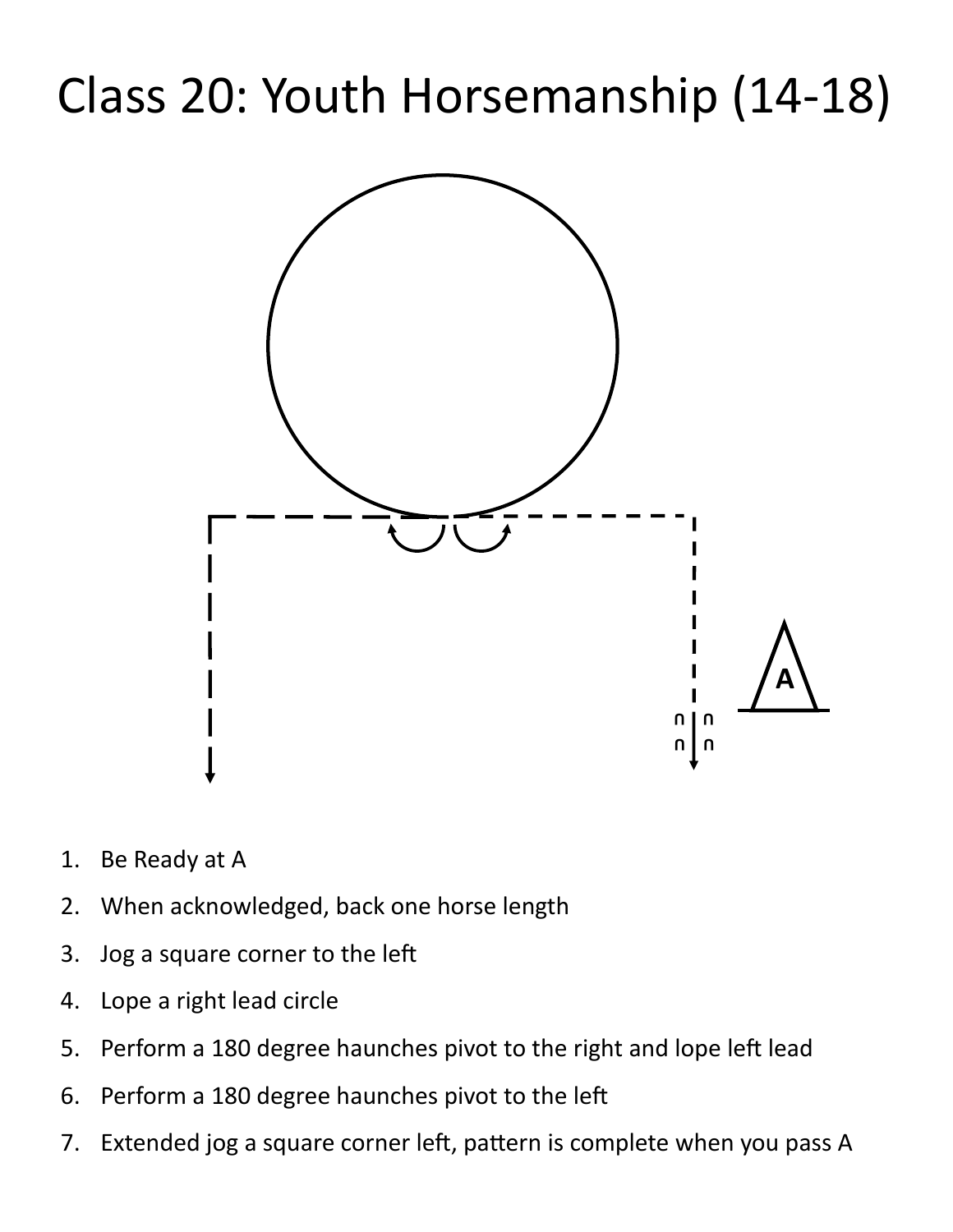## Class 21: Open Horsemanship



- 1. Be Ready at A
- 2. When acknowledged, back one horse length
- 3. Jog a square corner to the left
- 4. Lope a right lead circle
- 5. Perform a 180 degree haunches pivot to the right and lope left lead
- 6. Change leads (either simple or flying) at the top of the circle
- 7. Perform a 180 degree haunches pivot to the left
- 8. Extended jog a square corner left, pattern is complete when you pass A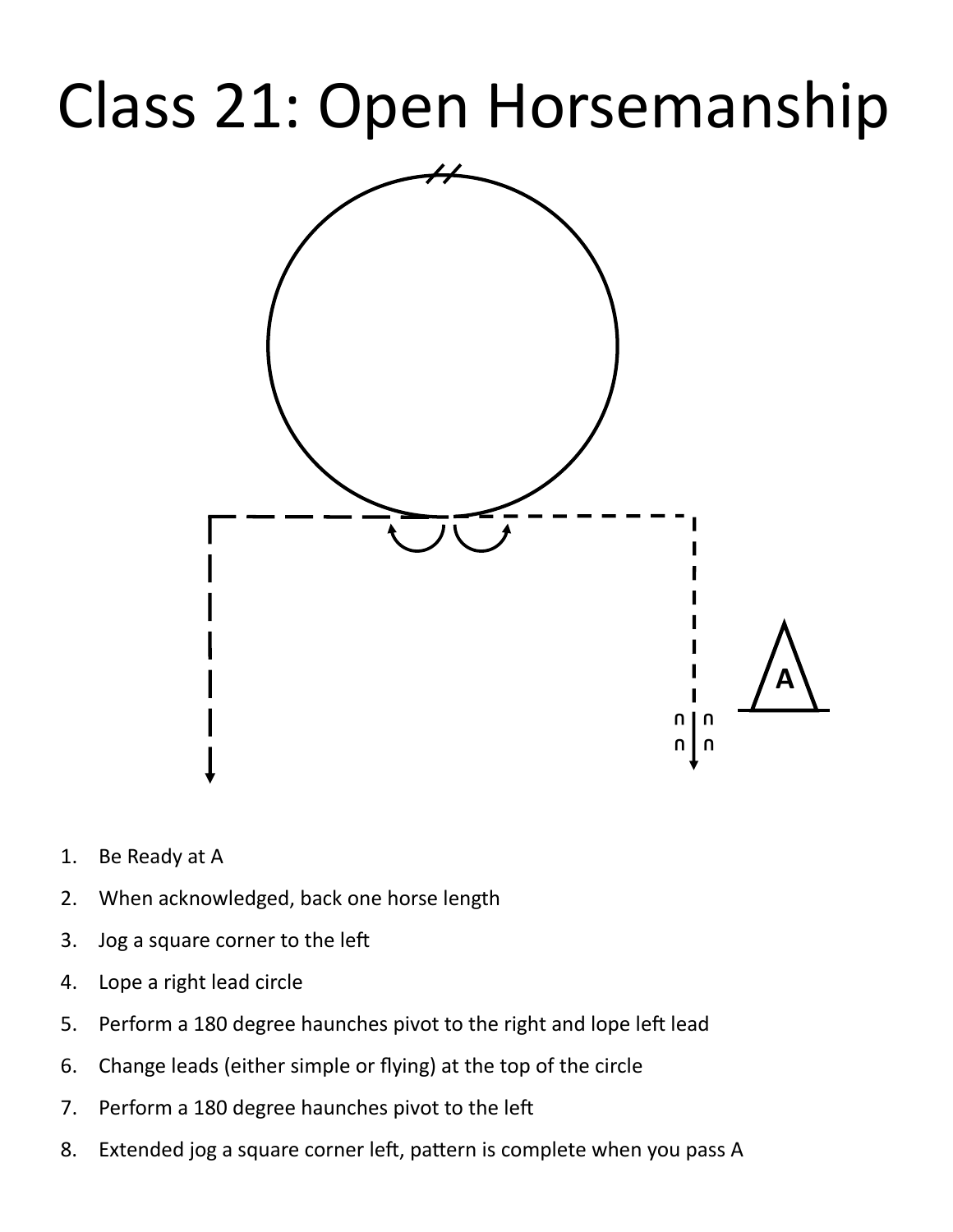#### Class 29: Open Ranch Horsemanship